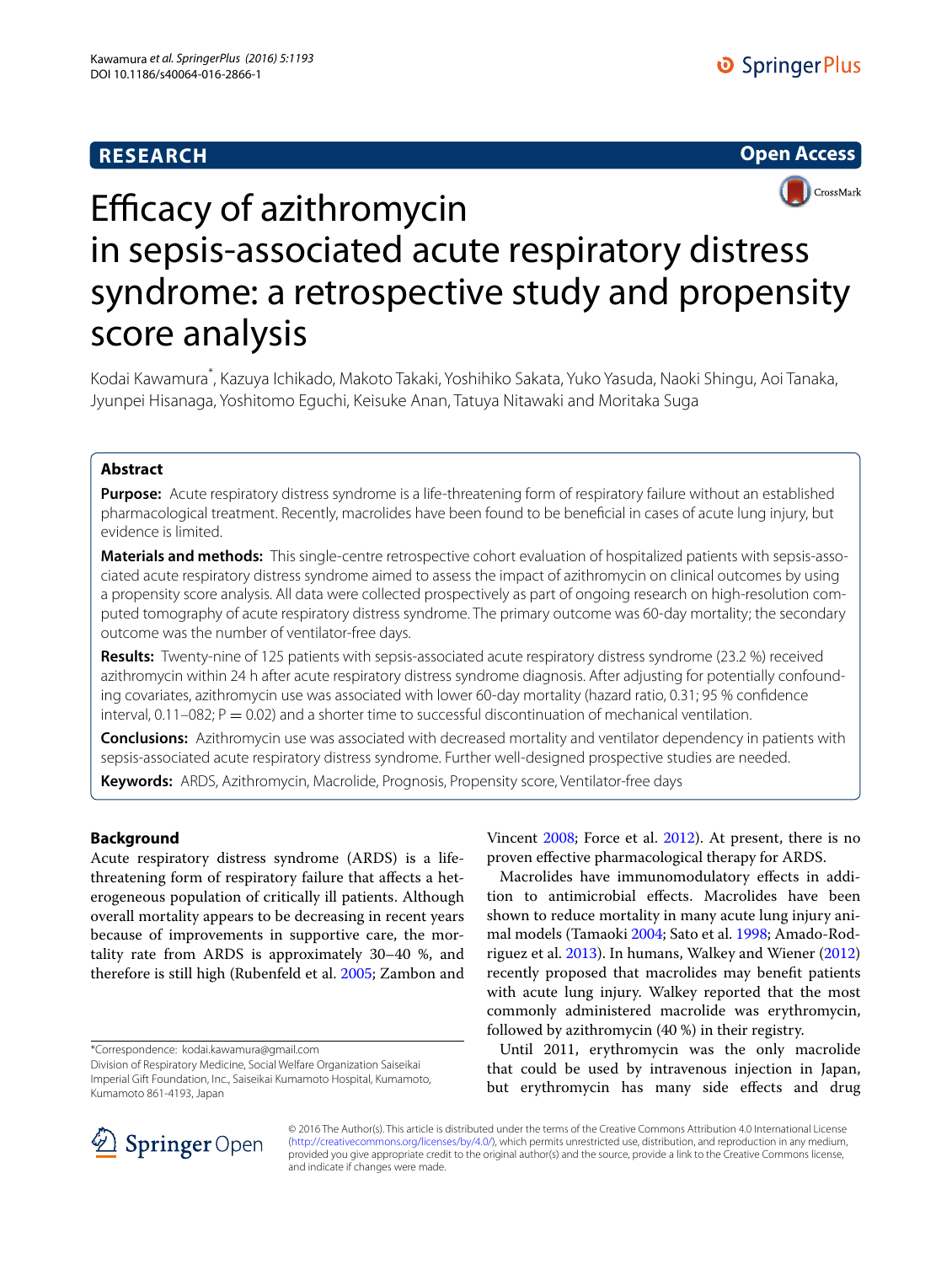interactions, so we did not routinely use intravenous erythromycin in daily clinical practice. In cases of severe pneumonia, we have used quinolone with beta-lactam antibiotics. Intravenous azithromycin has been approved for clinical use since September 2011 in Japan. Azithromycin is safer and easier to use than erythromycin, and since the publication of Walkey's report, we routinely use azithromycin for patient with acute respiratory failure from July 2012.

Until now, to our best knowledge, there is no evidence except for Walkey's report regarding the impact of azithromycin on clinical outcomes in patients with sepsis-associated ARDS.

Therefore, we conducted this retrospective observational study to assess the impact of intravenous azithromycin administration on clinical outcomes in patients with sepsis-associated ARDS by using a propensity score analysis.

#### **Methods**

#### **Study subjects and design**

We performed a retrospective cohort study of patients with ARDS who underwent intensive care during the period from October 2004 to April 2015 at a tertiary academic teaching hospital in Kumamoto, Japan.

This protocol (IRB no. 289) was approved by the Institutional Review Board at Saiseikai Kumamoto Hospital. Written informed consent was obtained from all subjects or surrogates in accordance with the Declaration of Helsinki. If patients were minors, we obtained written informed consent from legal guardians on behalf of the minors.

The primary outcome was 60-day mortality. Additionally, the duration of mechanical ventilation and predictors of 60-day mortality were evaluated.

All data were collected prospectively as a part of ongoing research on high-resolution computed tomography (HRCT) scores of ARDS patients [portions of these results were previously published (Ichikado et al. [2012\)](#page-6-7)]. All patients were directly admitted to the intensive care unit from the emergency department.

The following patients were excluded: those under 15 years of age, those being treated with anticancer drugs or radiation, unsuitable cases such as those involving hematologic disease, and those in the terminal stage of advanced cancer.

Demographics, clinical features, clinical data on admission, and HRCT data were obtained for all patients within 24 h of admission.

ARDS was defined on the basis of the Berlin definition (Force et al. [2012](#page-6-2)) of ARDS (between 2013 and 2015) and the American–European consensus conference on ARDS (Bernard et al. [1994\)](#page-6-8) (between 2004 and 2012). Patients

diagnosed based on the American–European consensus conference definition were re-evaluated to determine whether they met the Berlin definition. All patients were treated using a lung-protective strategy designed by the ARDS Network and according to clinical practical guidelines for acute lung injury and ARDS published by the Japanese Respiratory Society [\(2010](#page-6-9)). Sepsis was defined on the basis of the American College of Chest Physicians/ Society of Critical Care Medicine criteria (Bone et al. [1992](#page-6-10)). We divided sepsis into two categories: pulmonary and non-pulmonary.

#### **Interventions**

Before June 2012, there was no patient with sepsis associated ARDS who treated with macrolide. Since July 2012, we use intravenous azithromycin for patients with sepsis associated ARDS within 24 h of ARDS diagnosis. Azithromycin therapy was continued for 5 days if there was no reason to cease administration, such as side effects and arrhythmia, but discontinuation of azithromycin was at the discretion of the attending physician. We did not have specific information about whether patients were treated with oral or intravenous macrolides before admission. No patient was treated with extracorporeal membrane oxygenation therapy in this study cohort.

#### **Statistical analysis**

We summarized baseline characteristics by using percentages for categorical variables and medians and interquartile ranges (IQRs) for continuous variables; comparisons between groups were performed using the Mann–Whitney rank-sum test and Fisher's exact test, respectively. Survival time in days is reported as the median (95 % confidence interval [CI]), and was calculated from admission until mortality from any cause within the study period. Patients were censored if they were alive at 60 days. Patients who were discharged home before day 60 were considered to be alive at day 60.

Survival curves were plotted using Kaplan–Meier methods. Log-rank tests were used to compare differences in survival. Time to successful discontinuation of mechanical ventilation was evaluated as described previously (Walkey and Wiener [2012](#page-6-6)).

Adjusted Cox regression modelling was performed using a stepwise selection of variables based on the Akaike information criterion. Variables that may have influenced clinical outcome included age, sex, serum albumin level, serum lactate dehydrogenase level, serum C-reactive protein level, McCabe and Jackson classification, Acute Physiology and Chronic Health Evaluation II (APACHE II) score,  $PaO<sub>2</sub>/FiO<sub>2</sub>$  ratio, white blood cell count, serum antithrombin III level, presence of cirrhosis, presence of pulmonary sepsis, Sequential Organ Failure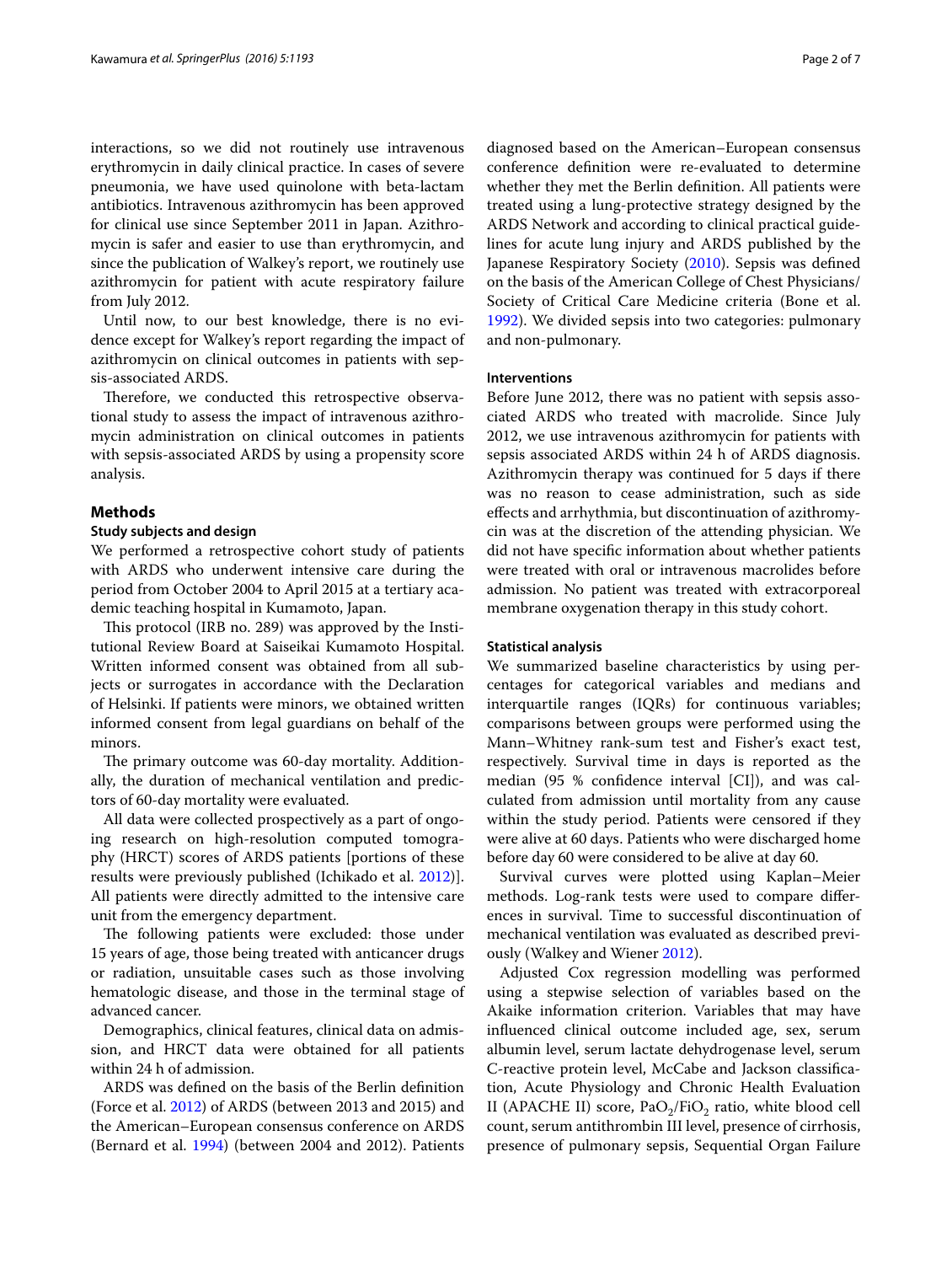Assessment (SOFA) score, severity of ARDS based on the Berlin definition, disseminated intravascular coagulation (DIC) score, HRCT score of the lungs at admission, and azithromycin use. The DIC score was based on the DIC scoring system proposed by the Japanese Association for Acute Medicine (Gando et al. [2013\)](#page-6-11). The HRCT score of the lungs was calculated as previously described (Ichikado et al. [2002](#page-6-12)).

We also estimated adjusted relationships between treatment and outcome using the Cox proportional hazards regression model via inverse probability of treatment weighting (IPTW) using a propensity score. The weights were based on the probability of receiving azithromycin. We used logistic regression models to estimate the propensity to receive azithromycin versus no azithromycin. The model included all variables mentioned above. All tests were two-sided and performed at a significance level of 0.05. We used the R statistical package (version 3.0.1; The R Foundation for Statistical Computing, Vienna, Austria) for all analyses.

#### **Results**

Initially, 185 patients with ARDS were identified, of whom 125 met the criteria for sepsis-associated ARDS. Baseline characteristics are shown in Table [1.](#page-2-0) Fifty-eight of 125 (46.4 %) patients died within 60 days.

Twenty-nine of 125 (23.2 %) patients with sepsis-associated ARDS were administered intravenous azithromycin within 24 h of an ARDS diagnosis. The median duration of azithromycin use after ARDS diagnosis was 5 days (IQR, 4–5 days); the mean duration was  $4.4 \pm 1.0$  days. Table [2](#page-3-0) shows a comparison of baseline characteristics between patients treated with azithromycin versus those who were not. There were 10 deaths (34.5 %) in the azithromycin group and 48 deaths (50 %) in the control group; the difference in survival was not significant (log-rank test;  $P = 0.167$  $P = 0.167$  $P = 0.167$ ) (Fig. 1). There were significant differences between the two groups in the cause of ARDS (P = 0.048), PaO<sub>2</sub>/FiO<sub>2</sub> ratio (P = 0.045), serum albumin level ( $P = 0.002$ ), DIC score ( $P = 0.028$ ), and platelet count ( $P = 0.003$ ).

After adjustment for confounding covariates, azithromycin use was associated with lower mortality (adjusted hazard ratio [HR] 0.38; 95 % CI 0.18–0.79; P = 0.009) (Fig. [2\)](#page-4-1).

In the adjusted analysis, APACHE II score (adjusted HR 1.09; 95 % CI 1.03–1.15;  $P = 0.004$ ), CT score (adjusted HR 1.22; 95 % CI 1.10–1.35; P < 0.001; HR expressed as mortality change per 10 % increase in area of attenuation with traction bronchiectasis on HRCT), and DIC score (adjusted HR: 1.36; 95 % CI 1.17–1.59;  $P < 0.001$ ) were also independently associated with a poor prognosis in the regression model (Table [3](#page-4-2)).

#### <span id="page-2-0"></span>**Table 1 Baseline characteristics of study**

| <b>Factor</b>               | Group        | Overall                  |
|-----------------------------|--------------|--------------------------|
|                             |              | $N = 125$                |
| Age,y                       |              | 75 [66, 82]              |
| Sex                         | M/F          | 85(68.0)/40 (32.0)       |
| Cirrhosis                   | No/Yes       | 112 (89.6)/13(10.4)      |
| Sepsis                      | Pulmonary    | 78 (62.4)                |
|                             | Nonpulmonary | 47 (37.6)                |
| APACHE.II                   |              | 23 [18, 27]              |
| McCabe                      | 1/2/3        | 114 (91.2)/5(4.0)/6(4.8) |
| <b>ARDS</b> severity        | Mild         | 10(8.0)                  |
|                             | Moderate     | 58 (46.4)                |
|                             | Severe       | 57 (45.6)                |
| <b>SOFA</b>                 |              | 7[5, 11]                 |
| $PaO2/FiO2$ , mmHg          |              | 106.80 [75.1, 139.7]     |
| CT.score                    |              | 213.3 [184.8, 268.5]     |
| Albumin, g/dL               |              | 2.8 [2.40, 3.20]         |
| <b>WBC</b>                  |              | 9600 [4200, 14,400]      |
| C-reactive protein, mg/dL   |              | 15.94 [9.01, 25.70]      |
| Lactate dehydrogenase, IU/L |              | 308 [246, 434]           |
| DIC score                   |              | 3 [2, 4]                 |
| FDP, mg/L                   |              | 11.10 [1.50, 170.70]     |
| Antithrombin III %          |              | 66.00 [52.00, 80.00]     |
| Platelet, X10 <sup>4</sup>  |              | 17.90 [10.10, 26.40]     |
| D.dimer.ug/ml.              |              | 5.60 [2.70, 11.00]       |
| AZM use (%)                 |              | 29(23.2)                 |
| Death (%)                   |              | 58 (46.4)                |

n (%), median [IQR]

*APACHE* acute physiology and chronic health evaluation, *ARDS* acute respiratory distress syndrome, *AZM* azithromycin, *DIC* disseminated intravascular coagulation, *FDP* fibrin/fibrinogen degradation products, *SOFA* Sequential Organ Failure Assessment score, *WBC* white blood cell count

IPTW estimators with propensity score adjustment also showed that azithromycin use was associated with lower mortality (HR, 0.31; 95 % CI, 0.11–0.82;  $P = 0.02$ ).

 Time to successful discontinuation of mechanical ventilation was shorter in patients treated with azithromycin than in patients who were not (Fig. [3](#page-4-3)) (adjusted HR for successful ventilation discontinuation: 2.22; 95 % CI  $1.24 - 3.99$ ;  $P = 0.007$ ).

#### **Discussion**

In this study, we observed lower mortality and a shorter duration of mechanical ventilation use in patients with sepsis-associated ARDS who received intravenous azithromycin within 24 h of sepsis-related ARDS diagnosis. We also identified associations between 60-day mortality, DIC score, and CT score in this cohort.

Azithromycin use within 24 h of diagnosis was associated with improved outcomes in patients with sepsisassociated ARDS. Our result is consistent with Walkey's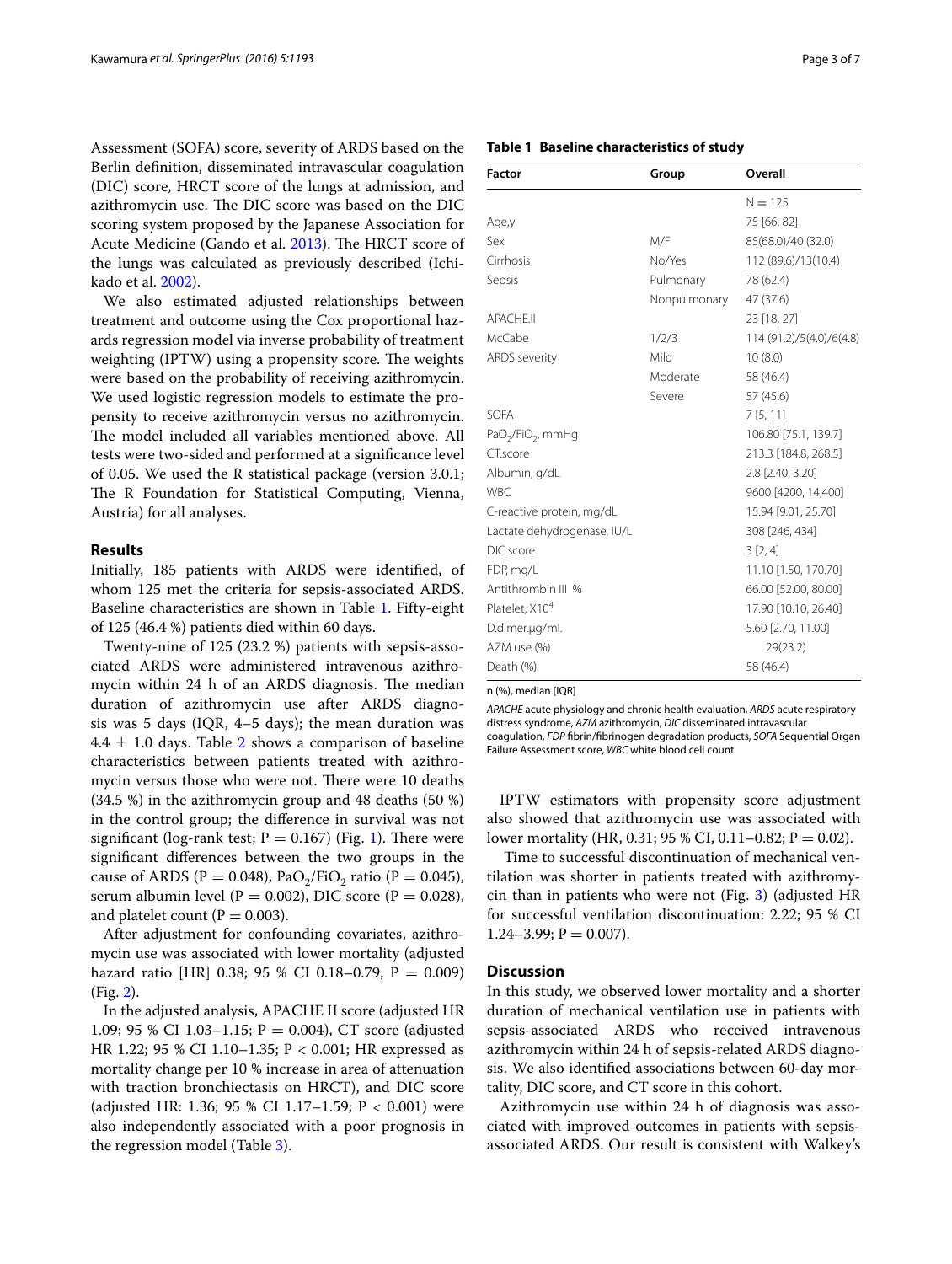| Factor                             | Group        | <b>Treatment</b>          | P value                   |              |
|------------------------------------|--------------|---------------------------|---------------------------|--------------|
|                                    |              | No-AZM                    | <b>AZM</b>                |              |
| $\mathbb N$                        |              | 96                        | 29                        |              |
| Age (years)                        |              | 76.5 [67, 82.25]          | 70 [65, 81]               | 0.35         |
| Sex                                | M/F          | 66 (68.8)/30 (31.2)       | 19 (65.5)/10 (34.5)       | 0.821        |
| Cirrhosis                          | Yes          | 10(10.4)                  | 3(10.3)                   | $\mathbf{1}$ |
| Sepsis                             | pulmonary    | 55 (57.3)                 | 23 (79.3)                 | 0.048        |
|                                    | Nonpulmonary | 41 (42.7)                 | 6(20.7)                   |              |
| APACHE.II                          |              | 23 [18, 26]               | 24 [21, 27]               | 0.462        |
| McCabe                             | 1/2/3        | 88 (91.7)/3 (3.1)/5 (5.2) | 26 (89.7)/2 (6.9)/1 (3.4) | 0.63         |
| ARDS severity                      | Mild         | 5(5.2)                    | 5(17.2)                   | 0.113        |
|                                    | Moderate     | 45 (46.9)                 | 13 (44.8)                 |              |
|                                    | Severe       | 46 (47.9)                 | 11 (37.9)                 |              |
| SOFA                               |              | 7[5, 11]                  | 9 [7, 12]                 | 0.143        |
| PaO <sub>2</sub> /FiO <sub>2</sub> |              | 100.45 [70.97, 132.70]    | 114.20 [84.50, 180.00]    | 0.045        |
| CT.score                           |              | 214.05 [184.80, 265.60]   | 211.70 [188.10, 268.50]   | 0.667        |
| Alb, g/dL                          |              | 2.90 [2.58, 3.30]         | 2.50 [2.20, 3.00]         | 0.002        |
| <b>WBC</b>                         |              | 10,450 [5250, 14,400]     | 7300 [2300, 12,200]       | 0.055        |
| C-reactive protein, mg/dL          |              | 15.33 [8.68, 25.07]       | 19.69 [10.22, 30.10]      | 0.239        |
| Lactate dehydrogenase, IU/L        |              | 312 [248.25, 436.50]      | 301 [233.00, 434.00]      | 0.621        |
| DIC score                          |              | 2[2, 4]                   | 4[2,5]                    | 0.028        |
| FDP, mg/L                          |              | 11.00 [6.72, 18.10]       | 11.90 [9.30, 20.00]       | 0.382        |
| AntithrombinIII, %                 |              | 66.50 [52.75, 81.25]      | 65.00 [51.00, 79.00]      | 0.527        |
| $PLT$ , $X104$                     |              | 18.35 [11.93, 28.30]      | 12.40 [7.70, 18.40]       | 0.003        |
| D.dimer.ug/ml                      |              | 5.95 [2.48, 11.00]        | 4.60 [3.10, 9.30]         | 0.398        |
| Death (%)                          |              | 48 (50.0)                 | 10(34.5)                  | 0.202        |

<span id="page-3-0"></span>

|  | Table 2 Baseline Characteristics of cohort stratified by azithromycin use |  |  |  |  |
|--|---------------------------------------------------------------------------|--|--|--|--|
|--|---------------------------------------------------------------------------|--|--|--|--|

n (%), median [IQR]

*APACHE* acute physiology and chronic health evaluation, *ARDS* acute respiratory distress syndrome, *AZM* azithromycin, *DIC* disseminated intravascular coagulation, *FDP* fibrin/fibrinogen degradation products, *SOFA* Sequential Organ Failure Assessment score

report showing that macrolide use was associated with lower 180-day mortality (HR 0.46; 95 % CI 0.23–0.92) (Walkey and Wiener [2012\)](#page-6-6).

There are several reports of macrolide use leading to clinical benefits in patients with infection, especially in severe cases of pneumonia and sepsis (Restrepo et al. [2009](#page-6-13); Kumar et al. [2010;](#page-6-14) Martin-Loeches et al. [2010;](#page-6-15) Sligl et al. [2014;](#page-6-16) Garin et al. [2014\)](#page-6-17). Because sepsis is the most common cause of ARDS, macrolide use may lead to improved outcomes in sepsis-associated ARDS, but until now, there has been no evidence to support Walkey's report. To our knowledge, this is the first report regarding the impact of a macrolide on mortality in patients with ARDS diagnosed by the Berlin definition.

We suggest that the survival benefit of azithromycin in sepsis-associated ARDS is due to anti-inflammatory and immunomodulating effects rather than antimicrobial activity. Walkey and Wiener also proposed that the anti-inflammatory and immunomodulatory effects of macrolides may benefit patients with acute lung injury (Walkey and Wiener [2012\)](#page-6-6). Macrolides have been shown to prevent the production of pro-inflammatory mediators, cytokines, and reactive oxygen species (Kanoh and Rubin [2010\)](#page-6-18), which is potentially the basis for their beneficial effects.

Pneumonia is the most common cause of ARDS. In our cohort, 62.4 % of patients presented pneumonia. The current Infectious Diseases Society of America/American Thoracic Society guidelines for community-acquired pneumonia (CAP) (Mandell et al. [2007](#page-6-19)) recommend azithromycin use in patients with severe CAP requiring hospitalization on an intensive care unit. Our study supports the current recommendation. Early intervention with azithromycin may suppress excess inflammation that could lead to ARDS and multiple organ failure from severe pneumonia.

There are studies that found that macrolide use did not improve mortality from pneumonia (Asadi et al. [2012](#page-6-20); Postma et al. [2015](#page-6-21)), but these studies included mild and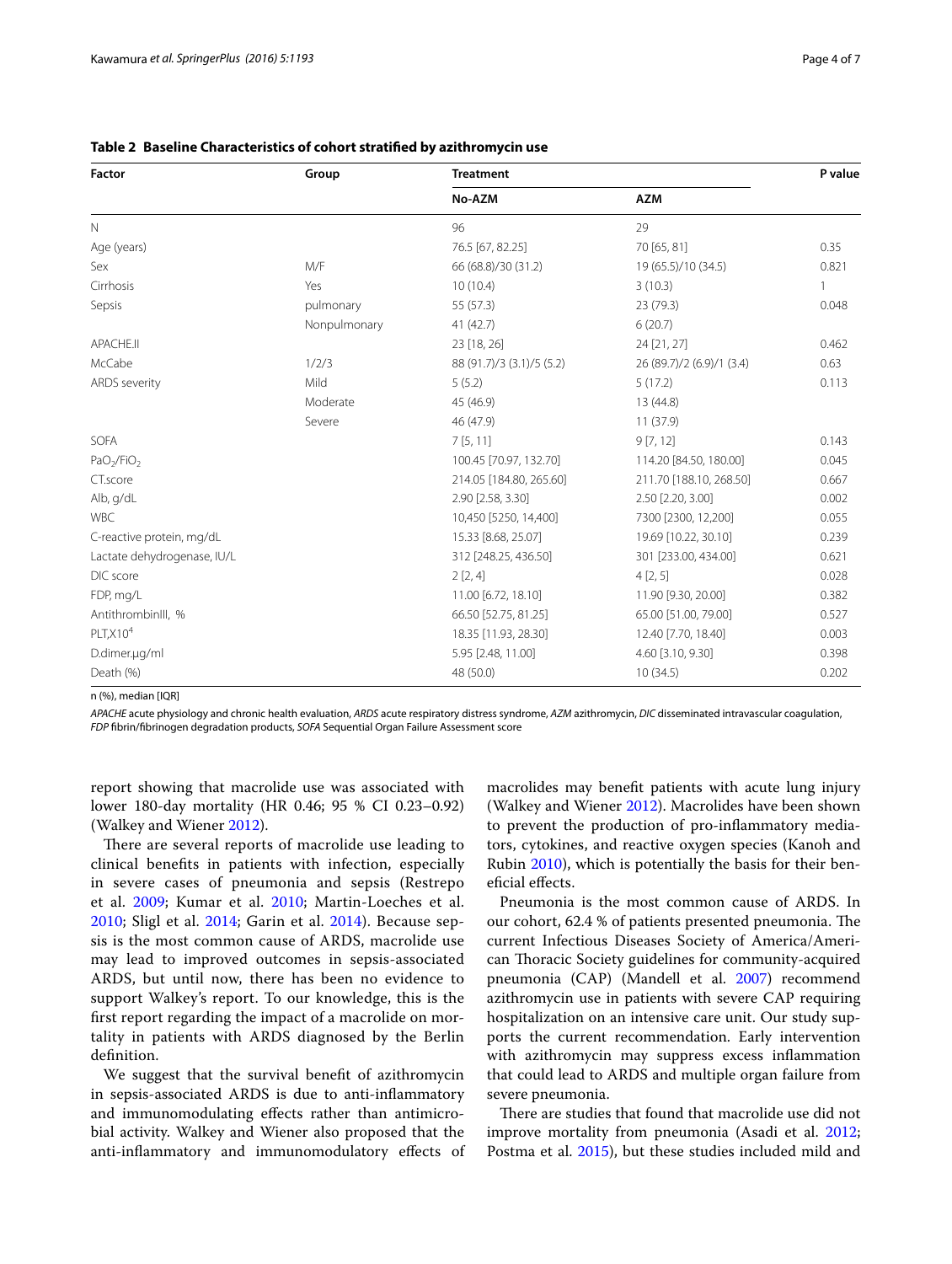

<span id="page-4-0"></span>

<span id="page-4-1"></span>moderate CAP that has low mortality, so a beneficial effect on mortality may not be detected easily. Another study found that macrolide use did not improve mortality in severe infection (Giamarellos-Bourboulis et al. [2014](#page-6-22)). A recent prospective randomized study assessing the efficacy of clarithromycin in patients with systemic

<span id="page-4-2"></span>

| <b>Factor</b>   | Hazard.ratio (95 % CI) | P value |  |
|-----------------|------------------------|---------|--|
| APACHE.II       | $1.09(1.03 - 1.15)$    | 0.004   |  |
| CT.score        | $1.22a$ (1.10-1.35)    | < 0.001 |  |
| <b>DICscore</b> | $1.36(1.17 - 1.59)$    | < 0.001 |  |
| AZM use         | $0.38(0.18 - 0.79)$    | 0.009   |  |
| Age             | $1.02(1.00 - 1.05)$    | 0.08    |  |
|                 |                        |         |  |

*APACHE* acute physiology and chronic health evaluation, *AZM* azithromycin, *CI* confidence interval, *DIC* disseminated intravascular coagulation

<sup>a</sup> Expressed as mortality change per 10 % increase in area of attenuation with traction bronchiectasis on high-resolution CT



inflammatory response syndrome due to acute pyelonephritis, acute intra-abdominal infection, or primary Gram-negative bacteraemia did not show an advantage in overall mortality (Giamarellos-Bourboulis et al. [2014](#page-6-22)). However, researchers reported that clarithromycin use shortened the time to resolution of infection, especially in severe sepsis/shock patients, and decreased hospitalization cost. Further, a survival benefit was observed among patients with septic shock and multiple organ dysfunction syndrome in subgroup analyses (Giamarellos-Bourboulis et al. [2014\)](#page-6-22).

<span id="page-4-3"></span>coagulation scores

Walkey reported that among patients with acute lung injury who were administered a macrolide, erythromycin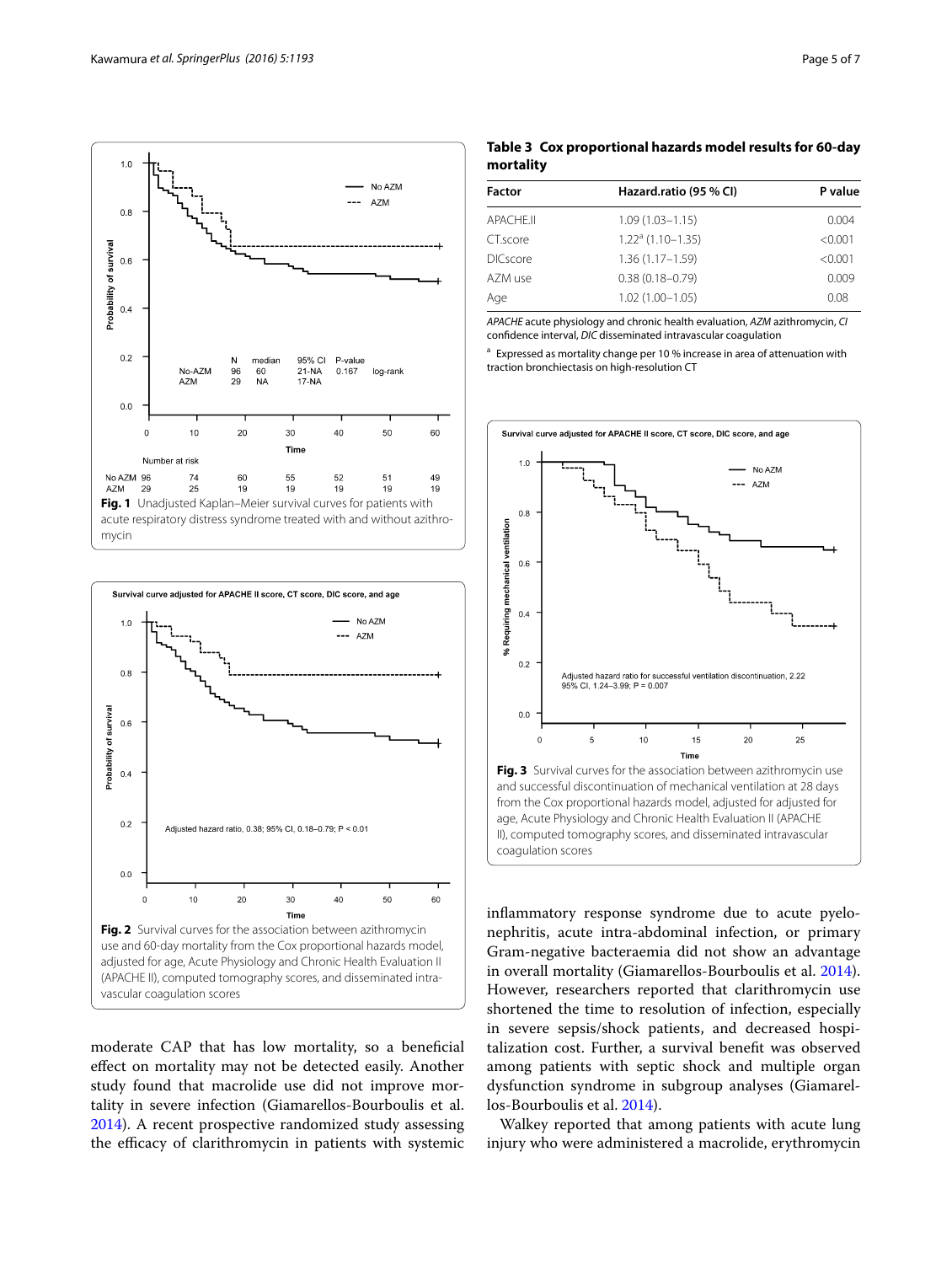was the most common (57 %), followed by azithromycin  $(40 \%)$  (Walkey and Wiener [2012](#page-6-6)). Azithromycin is the only macrolide that was used in our study population, because azithromycin has fewer drug interactions and fewer side effects than erythromycin, and intravenous clarithromycin is not presently available in Japan. We selected an azithromycin course of 5 days based on a previously reported median duration of macrolide use of 4 days in acute lung injury (Walkey and Wiener [2012](#page-6-6)). We do not know if a 4–5 day course of a macrolide is long enough to develop favourable effects in patients with ARDS, or if there is a difference in optimal therapy duration between erythromycin and azithromycin, because they have quite different intracellular half-lives; azithromycin has a much longer half-life (40–68 h) than erythromycin. We also do not know whether an oral macrolide improves clinical outcomes in patients with sepsis-associated ARDS because of differing bioavailability.

In this study, we observed that the CT score and DIC score (meaning the presence of DIC) were useful independent prognostic factors for sepsis-associated ARDS. We had reported the utility of a CT score as a prognostic factor in ARDS (Ichikado et al. [2006](#page-6-23), [2012](#page-6-7)), and that result has been reproduced in this study.

The DIC scoring system was proposed by the Japanese Association for Acute Medicine, and it has been reported that it exhibits good prognostic value in predicting multiple organ dysfunction syndrome and a poor prognosis in patients with severe sepsis (Gando et al. [2013\)](#page-6-11). In this study, the DIC score was useful to assess prognosis in patients with sepsis-associated ARDS. Progression from ARDS to multiple organ failure was once thought to be caused by severe ARDS-induced hypoxemia. However, despite advances in respiratory care, many cases progress to multiple organ failure, the onset mechanisms of which are still unknown. Several investigators have previously reported patients with ARDS as having coagulopathy, both systemic and in the alveolar compartment (Bajaj and Tricomi [1999;](#page-6-24) Ware et al. [2003\)](#page-6-25). Some studies have implicated activation of the coagulation cascade and impaired fibrinolytic activity as pathogeneses of pneumonia and acute lung injury (Gunther et al. [2000](#page-6-26)) (Schultz et al. [2006](#page-6-27)). Recently, several investigators have reported on the relationship between coagulopathy and proinflammatory events causing organ injury (Abraham [2000](#page-6-28)) (Coughlin [2000](#page-6-29)). Azithromycin has been reported to have immunomodulatory and anti-inflammatory activities, as well as anti-coagulant effects via platelet-activating factor mediated platelet aggregation (Tsoupras et al. [2011](#page-6-30)). From the viewpoint of coagulopathy in the pathogenesis of ARDS, azithromycin might have contributed to an improvement in survival in sepsis-associated DIC.

Further study is needed to clarify the interaction between azithromycin and coagulopathy in ARDS.

Our study has several limitations. First, this study is from a single centre and is retrospective and observational in design. Patients with ARDS who were treated with azithromycin were included in this cohort recently, and there might have been improvements in supportive care over the 10 years that caused differences in outcomes between patients treated with a macrolide and those who were not (Additional file [1](#page-5-0)). Second, the sample size was small, especially in the azithromycin group, which greatly increases the risk of random error. We adjusted for overt biases by applying IPTW using propensity scores to resolve problems created by unequal chances of receiving treatment. However, we cannot rule out the possibility that unmeasured confounding factors might have affected our results. Because of these potential limitations, the data should be interpreted with caution. Third, the study only involved sepsis-associated ARDS, and therefore this result cannot be applied to ARDS caused by trauma, aspiration, or other factors. Fourth, we do not know valuable information about oral macrolide use before presentation. Fifth, this study did not contain a valuable microbial analysis.

#### **Conclusions**

In conclusion, we observed lower mortality and a shorter duration of mechanical ventilation in patients with sepsis-associated ARDS who received intravenous azithromycin within 24 h of ARDS diagnosis according to the Berlin definition. We also identified associations with 60-day mortality, DIC score, and CT score in this cohort. A further well-designed study is needed to determine whether azithromycin improves morality in sepsis-associated ARDS.

#### **Additional file**

<span id="page-5-0"></span>**[Additional file 1.](http://dx.doi.org/10.1186/s40064-016-2866-1)** Trend of 60-day mortality from 2004 to 2015.

#### **Authors' contributions**

All authors, with the exception of Dr. Suga, contributed to data collection and analysis. Dr. Kawamura is the main author of the paper and contributed to the design of the project, reviewed and analysed the study data, edited the main body of the manuscript, and contributed to approval of the final manuscript. Dr. Ichikado contributed to the design of the project, data interpretation, and editing and approval of the final manuscript. Dr. Suga contributed to data interpretation and preparation and approval of the final manuscript.

#### **Acknowledgements**

We thank Dr. Norihiro Iwamoto, Dr. Hiroyuki Muranaka, Dr. Yasuhiro Gushima, Dr. Naoko Arakawa, Dr. Mitsuko Honda, Dr. Tomoya Kuda, Dr. Shigeo Hiroshige, Dr. Azusa Katume, and Dr. Makiko Takeguchi for their clinical assistance.